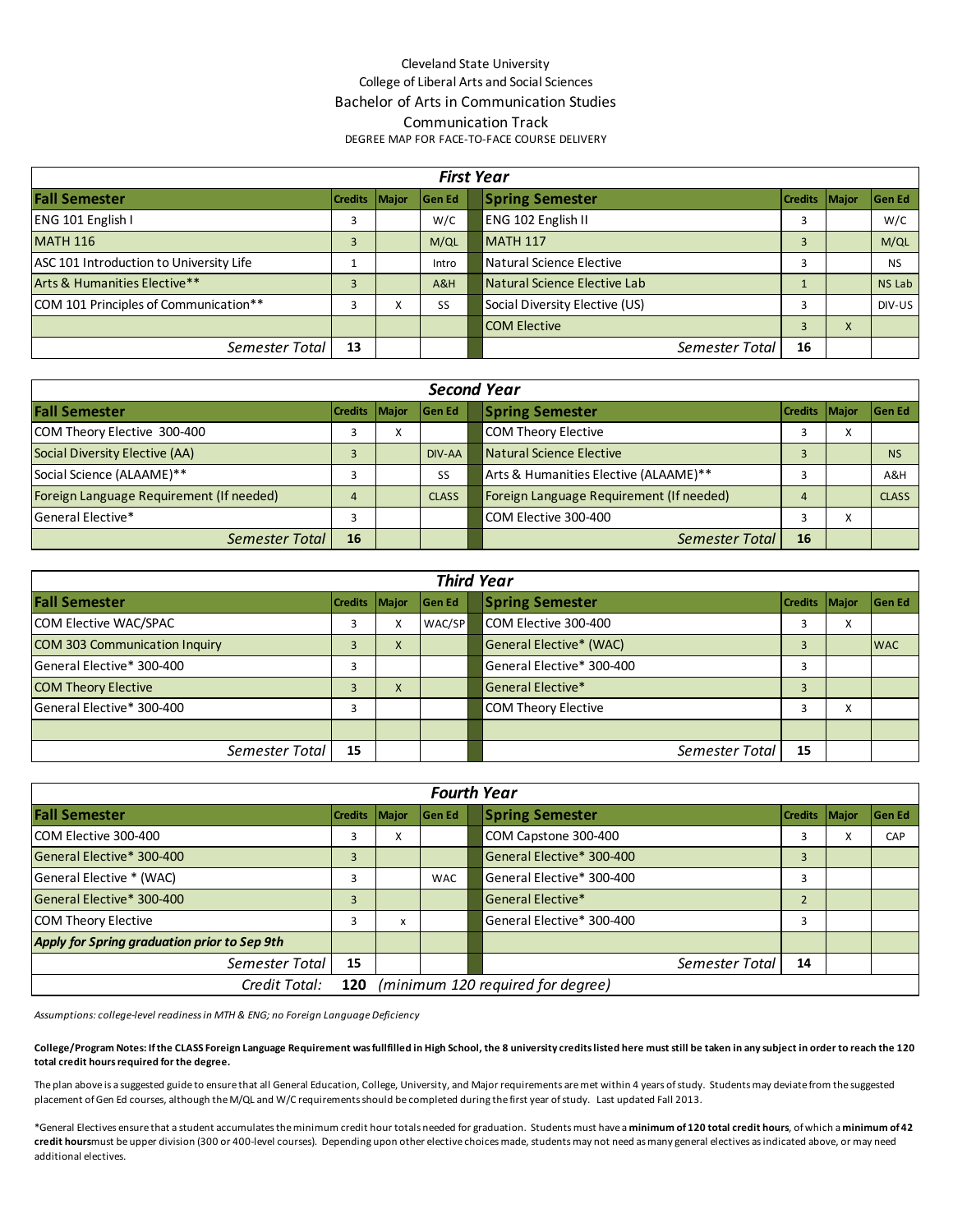#### **University Notes:**

Gen Ed Key:<br>
INTRO = Introduction to University Life Requirement (one course)<br>
SS = Social Sciences Requirement (2 courses from different department \*\*)<br>
A&H = Arts & Humanities Requirement (2 courses from different depart

\*\* of the SS and A&H courses, one must be focused on Africa, Latin America, Asia or the Middle East (ALAAME)

A&H = Arts & Humanities Requirement (2 courses from different departments\*\*) W/C = Writing/Composition Requirement (two courses; C or better required) DIV = Social Diversity Requirement (2 courses; one US Diversity and one African American Exp.) M/QL = Mathematics/Quantitative Literacy Requirement (two courses) WAC/SPAC = Writing/Speaking Across the Curriculum Requirement (3 courses, one in the major) NS = Natural Sciences (two courses, one of which must have a lab) CAP = Capstone Requirement

This information is provided solely for the convenience of the reader, and the University expressly disclaims any liability which may otherwise be incurred. This publication is neither a contract nor an offer to make a contract. While every effort has been made to ensure the accuracy of the information, the University reserves the right to make changes at any time with respect to course offerings, degree requirements, services provided, or any other subject addressed herein. Last updated Fall, 2013.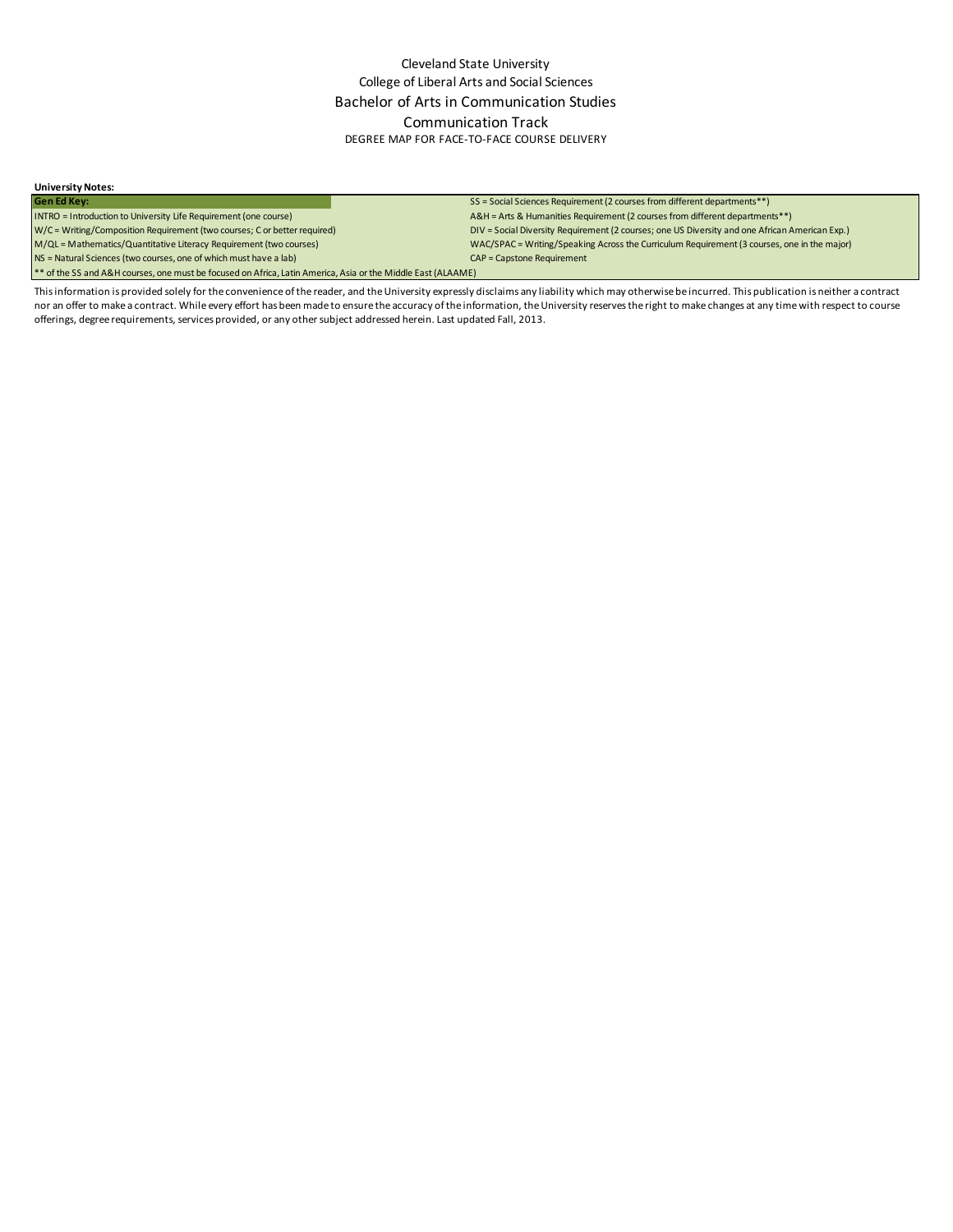## Cleveland State University College of Liberal Arts and Social Sciences **Bachelor of Arts in Communication Studies**  Communication Track

DEGREE MAP FOR ONLINE COURSE DELIVERY

|                                         |                |              | <b>First Year</b> |                                                   |               |
|-----------------------------------------|----------------|--------------|-------------------|---------------------------------------------------|---------------|
| <b>Fall Semester</b>                    | <b>Credits</b> | <b>Major</b> | Gen Ed            | <b>Spring Semester</b><br><b>Credits</b><br>Major | <b>Gen Ed</b> |
| <b>ENG 101</b>                          |                |              | W/C               | <b>ENG 102</b>                                    | W/C           |
| <b>MATH 116</b>                         |                |              | M/QL              | <b>MATH 117</b>                                   | M/QL          |
| ACS 101 Introduction to University Life |                |              | Intro             | Natural Science Elective                          | <b>NS</b>     |
| COM 101 Principles of Communication**   |                | X            | <b>SS</b>         | Natural Science Lab                               | <b>NS LAB</b> |
| Arts & Humanities**                     |                |              | A & H             | Arts and Humanities (ALAAME)**                    | A & H         |
| <b>General Elective*</b>                | 3              |              |                   | <b>COM Elective 200</b><br>$\mathbf{A}$           |               |
| Semester Total                          | 16             |              |                   | Semester Total<br>16                              |               |

|                                |                |                                   | <b>Second Year</b> |                                                          |               |
|--------------------------------|----------------|-----------------------------------|--------------------|----------------------------------------------------------|---------------|
| General Elective*A9:114        | <b>Credits</b> | <b>Major</b>                      | Gen Ed             | <b>Spring Semester</b><br><b>Credits</b><br><b>Major</b> | <b>Gen Ed</b> |
| Social Diversity Elective (AA) |                |                                   | DIV-AA             | Social Science (not COM)**                               | <b>SS</b>     |
| Natural Science Elective       |                |                                   | <b>NS</b>          | Social Diversity Elective (US)                           | DIV-US        |
| <b>COM Elective WAC 200</b>    |                | $\lambda$                         | <b>WAC</b>         | COM Theory Course 300-400<br>Λ                           |               |
| Foreign Language Requirement   | 4              |                                   | Class              | Foreign Language Requirement                             | <b>CLASS</b>  |
| COM Theory Course 300-400      |                | $\ddot{\phantom{0}}$<br>$\lambda$ |                    | COM Elective 300-400<br>Λ                                |               |
| Semester Total                 | 16             |                                   |                    | Semester Total<br>16                                     |               |

|                               | <b>Third Year</b> |                |               |  |                              |                |                   |            |  |  |  |  |  |  |  |
|-------------------------------|-------------------|----------------|---------------|--|------------------------------|----------------|-------------------|------------|--|--|--|--|--|--|--|
| <b>Fall Semester</b>          | <b>Credits</b>    | <b>Major</b>   | <b>Gen Ed</b> |  | <b>Spring Semester</b>       | <b>Credits</b> | <b>Major</b>      | Gen Ed     |  |  |  |  |  |  |  |
| General Elective*             |                   |                |               |  | COM Theory 300-400           |                | $\cdot$<br>∧      |            |  |  |  |  |  |  |  |
| COM Theory Course 300-400     |                   | $\Lambda$      |               |  | COM Theory 300-400           |                | X                 |            |  |  |  |  |  |  |  |
| COM 303 Communication Inquiry |                   | $\lambda$<br>v |               |  | COM Elective 300-400         |                | $\checkmark$<br>∧ |            |  |  |  |  |  |  |  |
| General Elective*             |                   |                |               |  | <b>General Elective* WAC</b> |                |                   | <b>WAC</b> |  |  |  |  |  |  |  |
| General Elective* 300-400     |                   |                |               |  | General Elective*            |                |                   |            |  |  |  |  |  |  |  |
|                               |                   |                |               |  |                              |                |                   |            |  |  |  |  |  |  |  |
| Semester Total                | 15                |                |               |  | Semester Total               | 15             |                   |            |  |  |  |  |  |  |  |

|                                              |                |              | <b>Fourth Year</b> |                                    |                |              |        |
|----------------------------------------------|----------------|--------------|--------------------|------------------------------------|----------------|--------------|--------|
| <b>Fall Semester</b>                         | <b>Credits</b> | <b>Major</b> | <b>Gen Ed</b>      | <b>Spring Semester</b>             | <b>Credits</b> | <b>Major</b> | Gen Ed |
| COM capstone COM 446, 448, 449,              | 3              | X            | CAP                | COM Elective or Internship 300-400 |                | x            |        |
| <b>General Elective*</b>                     | 3              |              |                    | General Elective*                  | 3              |              |        |
| General Elective* WAC                        | 3              |              | <b>WAC</b>         | General Elective* 300-400          |                |              |        |
| General Elective* 300-400                    | 3              |              |                    | General Elective* 300-400          | 3              |              |        |
| General Elective*                            | 2              |              |                    |                                    |                |              |        |
|                                              |                |              |                    |                                    |                |              |        |
| Apply for Spring graduation prior to Sep 9th |                |              |                    |                                    |                |              |        |
| Semester Total                               | 14             |              |                    | Semester Total                     | 12             |              |        |
| Credit Total:                                | 120            |              |                    | (minimum 120 required for degree)  |                |              |        |

*Assumptions: college-level readiness in MTH & ENG; no Foreign Language Deficiency*

### **College/ Program Notes:**

The plan above is a suggested guide to ensure that all General Education, College, University, and Major requirements are met within 4 years of study. Students may deviate from the suggested placement of Gen Ed courses, although the M/QL and W/C requirements should be completed during the first year of study.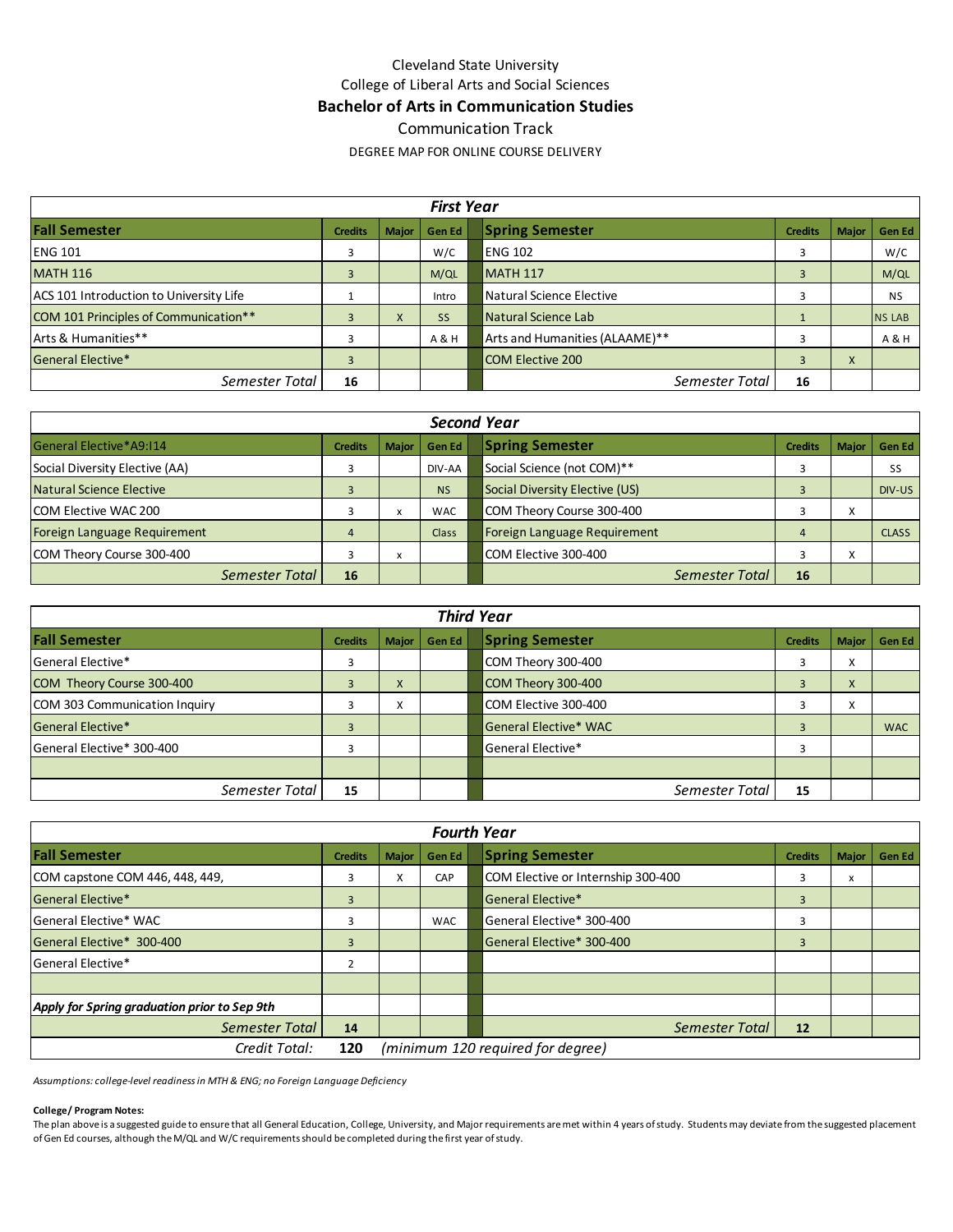Cleveland State University College of Liberal Arts and Social Sciences **Bachelor of Arts in Communication Studies**  Communication Track

### DEGREE MAP FOR ONLINE COURSE DELIVERY

\*General Electives ensure that a student accumulates the minimum credit hour totals needed for graduation. Students must have a **minimum of 120 total credit hours**, of which a **minimum of 42 credit hours** must be upper division (300 or 400-level courses). Depending upon other elective choices made, students may not need as many general electives as indicated above, or may need additional electives.

| <b>University Notes:</b>                                                                                     |                                                                                                |
|--------------------------------------------------------------------------------------------------------------|------------------------------------------------------------------------------------------------|
| <b>Gen Ed Key:</b>                                                                                           | SS = Social Sciences Requirement (2 courses from different departments**)                      |
| INTRO = Introduction to University Life Requirement (one course)                                             | A&H = Arts & Humanities Requirement (2 courses from different departments**)                   |
| W/C = Writing/Composition Requirement (two courses; C or better required)                                    | DIV = Social Diversity Requirement (2 courses; one US Diversity and one African American Exp.) |
| M/QL = Mathematics/Quantitative Literacy Requirement (two courses)                                           | WAC/SPAC = Writing/Speaking Across the Curriculum Requirement (3 courses, one in the major)    |
| NS = Natural Sciences (two courses, one of which must have a lab)                                            | CAP = Capstone Requirement                                                                     |
| ** of the SS and A&H courses, one must be focused on Africa, Latin America, Asia or the Middle East (ALAAME) |                                                                                                |

This information is provided solely for the convenience of the reader, and the University expressly disclaims any liability which may otherwise be incurred. This publication is neither a contract nor an offer to make a contract. While every effort has been made to ensure the accuracy of the information, the University reserves the right to make changes at any time with respect to course offerings, degree requirements, services provided, or any other subject addressed herein.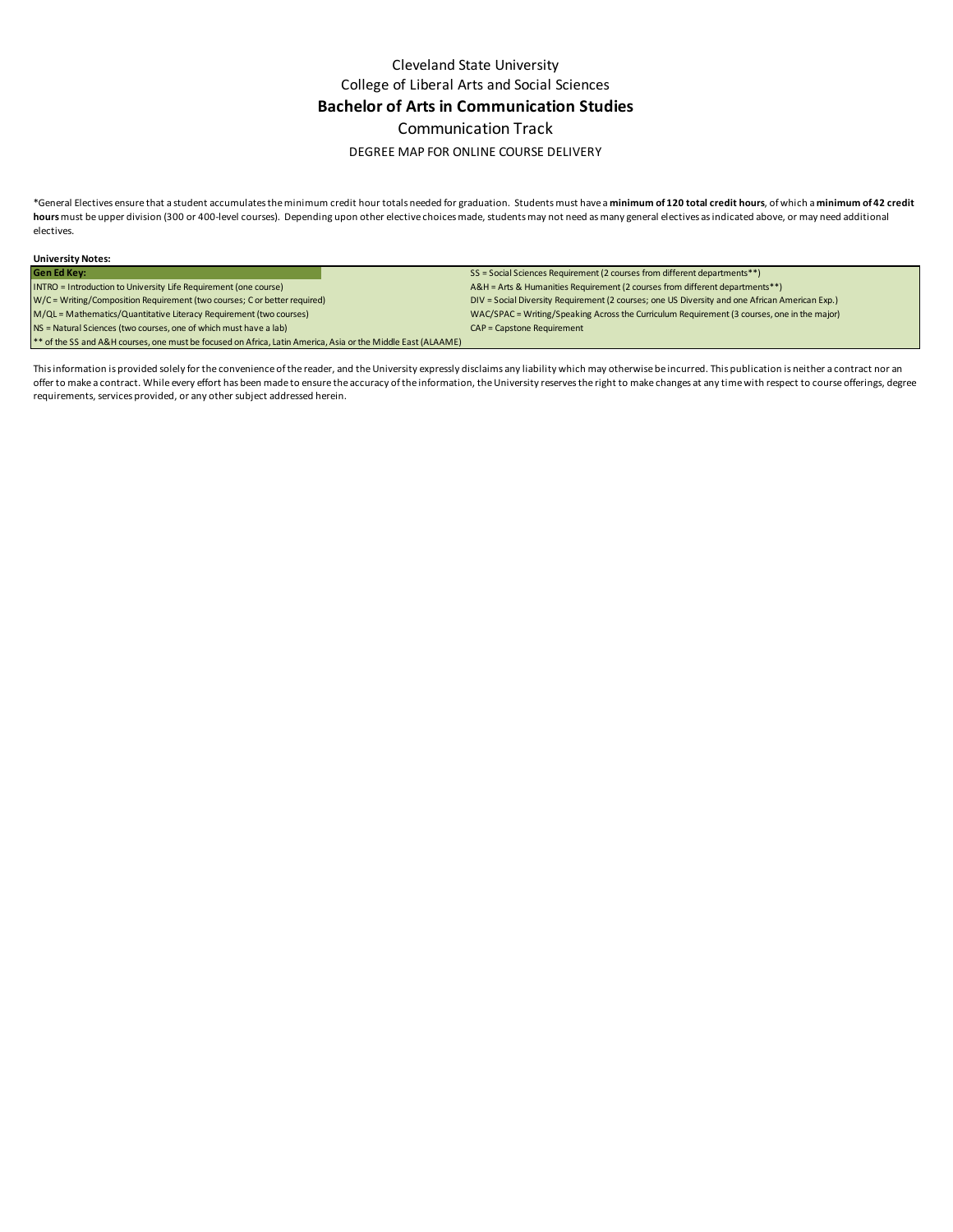## Cleveland State University College of Liberal Arts and Social Sciences Bachelor of Arts in Communication Studies Communication Management Track DEGREE MAP FOR FACE-TO-FACE COURSE DELIVERY

|                                         |                |           | <b>First Year</b> |                               |         |   |                |
|-----------------------------------------|----------------|-----------|-------------------|-------------------------------|---------|---|----------------|
| <b>Fall Semester</b>                    | <b>Credits</b> |           | Major Gen Ed      | <b>Spring Semester</b>        | Credits |   | Major   Gen Ed |
| <b>ENG 101</b>                          | 3              |           | W/C               | <b>ENG 102</b>                | 3       |   | W/C            |
| <b>MATH 116</b>                         | 3              |           | M/QL              | $MATH$ 117                    |         |   | M/QL           |
| ACS 101 Introduction to University Life |                |           | Intro             | Natural Science Elective      |         |   | <b>NS</b>      |
| COM 101 Principles of Communication**   | 3              | $\lambda$ | <b>SS</b>         | Natural Science Lab           |         |   | <b>NS LAB</b>  |
| Arts & Humanities**                     |                |           | A&H               | <b>COM MGMT Skill Course</b>  | 3       | Χ |                |
| <b>General Elective*</b>                | 3              |           |                   | <b>COM MGMT Theory Course</b> | 3       | X |                |
| Semester Total                          | 16             |           |                   | Semester Total                | 16      |   |                |

|                                | <b>Second Year</b> |                           |                 |  |                                |                |                   |                |  |  |  |  |  |  |
|--------------------------------|--------------------|---------------------------|-----------------|--|--------------------------------|----------------|-------------------|----------------|--|--|--|--|--|--|
| <b>Fall Semester</b>           | <b>Credits</b>     |                           | Maior   Gen Edl |  | <b>Spring Semester</b>         | <b>Credits</b> |                   | Major   Gen Ed |  |  |  |  |  |  |
| Social Diversity Elective (AA) | э                  |                           | DIV-AA          |  | Social Science (ALAAME)**      |                |                   | SS             |  |  |  |  |  |  |
| Natural Science Elective       | 3                  |                           | <b>NS</b>       |  | Social Diversity Elective (US) |                |                   | DIV-US         |  |  |  |  |  |  |
| Arts and Humanities (ALAAME)** |                    |                           | A&H             |  | <b>COM MGMT Theory Course</b>  |                | $\checkmark$<br>v |                |  |  |  |  |  |  |
| Foreign Language Requirement   | 4                  |                           | <b>CLASS</b>    |  | Foreign Language Requirement   | 4              |                   | <b>CLASS</b>   |  |  |  |  |  |  |
| COM MGMT Theory Course 300-400 |                    | $\mathbf{v}$<br>$\lambda$ |                 |  | COM MGMT Elective 300-400      |                | x                 |                |  |  |  |  |  |  |
| Semester Total                 | 16                 |                           |                 |  | <b>Semester Total</b>          | 16             |                   |                |  |  |  |  |  |  |

|                               | <b>Third Year</b> |   |              |  |                               |                |   |                |  |  |  |  |  |  |  |
|-------------------------------|-------------------|---|--------------|--|-------------------------------|----------------|---|----------------|--|--|--|--|--|--|--|
| <b>Fall Semester</b>          | Credits I         |   | Major Gen Ed |  | <b>Spring Semester</b>        | Credits I      |   | Major   Gen Ed |  |  |  |  |  |  |  |
| COM MGMT Elective (WAC)       | 3                 | X | WAC          |  | COM MGMT Elective (SPAC)      | 3              | л | <b>SPAC</b>    |  |  |  |  |  |  |  |
| COM MGMT Theory 300-400       | $\overline{3}$    | X |              |  | <b>COM MGMT Theory</b>        | 3              | X |                |  |  |  |  |  |  |  |
| COM 303 Communication Inquiry | 3                 | X |              |  | COM MGMT Skill Course 300-400 | 3              | X |                |  |  |  |  |  |  |  |
| General Elective* 300-400     | 3                 |   |              |  | <b>General Elective*</b>      | $\overline{3}$ |   |                |  |  |  |  |  |  |  |
| General Elective* 300-400     | 3                 |   |              |  | General Elective* 300-400     | з              |   |                |  |  |  |  |  |  |  |
|                               |                   |   |              |  |                               |                |   |                |  |  |  |  |  |  |  |
| Semester Total                | 15                |   |              |  | Semester Total                | 15             |   |                |  |  |  |  |  |  |  |

| <b>Fourth Year</b>                                        |                |   |              |  |                                                  |                |  |                |
|-----------------------------------------------------------|----------------|---|--------------|--|--------------------------------------------------|----------------|--|----------------|
| <b>Fall Semester</b>                                      | <b>Credits</b> |   | Major Gen Ed |  | <b>Spring Semester</b>                           | <b>Credits</b> |  | Major   Gen Ed |
| COM MGMT Capstone 300-400                                 | 3              | X | CAP          |  | COM MGMT internship or General Elective* 300-400 | 3              |  |                |
| General Elective* 300-400                                 | $\overline{3}$ |   |              |  | General Elective* 300-400                        | $\overline{3}$ |  |                |
| General Elective* (WAC)                                   | 3              |   | WAC          |  | <b>I</b> General Elective*                       | 3              |  |                |
| General Elective* 300-400                                 | 3              |   |              |  | General Elective* 300-400                        | $\overline{3}$ |  |                |
| General Elective*                                         | 2              |   |              |  |                                                  |                |  |                |
|                                                           |                |   |              |  |                                                  |                |  |                |
| Apply for Spring graduation prior to Sep 9th              |                |   |              |  |                                                  |                |  |                |
| Semester Total                                            | 14             |   |              |  | Semester Total                                   | 12             |  |                |
| (minimum 120 required for degree)<br>Credit Total:<br>120 |                |   |              |  |                                                  |                |  |                |

*Assumptions: college-level readiness in MTH & ENG; no Foreign Language Deficiency*

#### **College/ Program Notes:**

The plan above is a suggested guide to ensure that all General Education, College, University, and Major requirements are met within 4 years of study. Students may deviate from the suggested placement of Gen Ed courses, although the M/QL and W/C requirements should be completed during the first year of study. Last updated Fall, 2013.

\*General Electives ensure that a student accumulates the minimum credit hour totals needed for graduation. Students must have a **minimum of 120 total credit hours**, of which a **minimum of 42 credit hours** must be upper division (300 or 400-level courses). Depending upon other elective choices made, students may not need as many general electives as indicated above, or may need additional electives.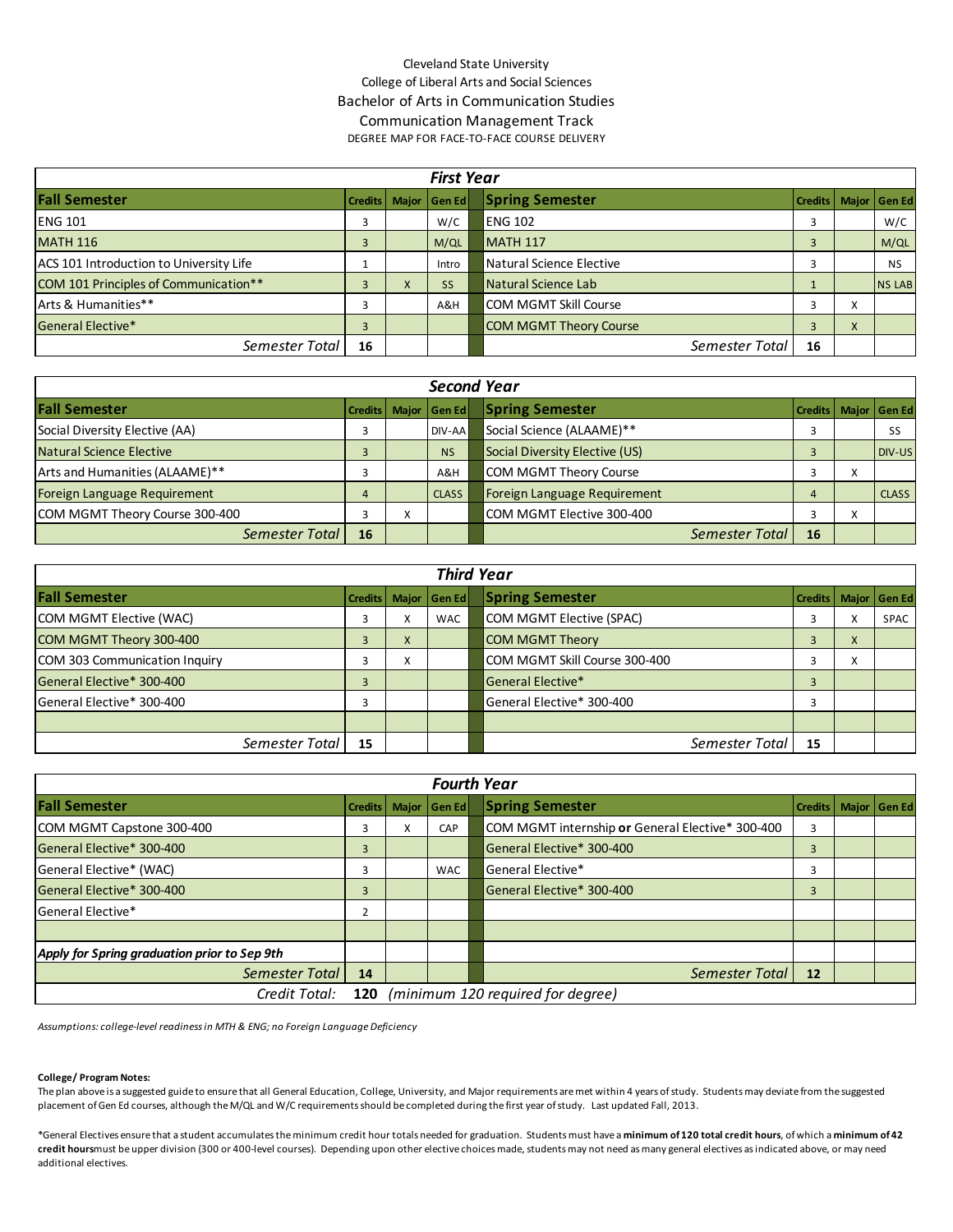## Cleveland State University College of Liberal Arts and Social Sciences Bachelor of Arts in Communication Studies Communication Management Track DEGREE MAP FOR FACE-TO-FACE COURSE DELIVERY

# **University Notes:**

NS = Natural Sciences (two courses, one of which must have a lab) CAP = Capstone Requirement

#### SS = Social Sciences Requirement (2 courses from different departments<sup>\*\*</sup>)

INTRO = Introduction to University Life Requirement (one course) A&H = Arts & Humanities Requirement (2 courses from different departments\*\*) DIV = Social Diversity Requirement (2 courses; one US Diversity and one African American Exp.) M/QL = Mathematics/Quantitative Literacy Requirement (two courses) WAC/SPAC = Writing/Speaking Across the Curriculum Requirement (3 courses, one in the major)

\*\* of the SS and A&H courses, one must be focused on Africa, Latin America, Asia or the Middle East (ALAAME)

This information is provided solely for the convenience of the reader, and the University expressly disclaims any liability which may otherwise be incurred. This publication is neither a contract nor an offer to make a contract. While every effort has been made to ensure the accuracy of the information, the University reserves the right to make changes at any time with respect to course offerings, degree requirements, services provided, or any other subject addressed herein.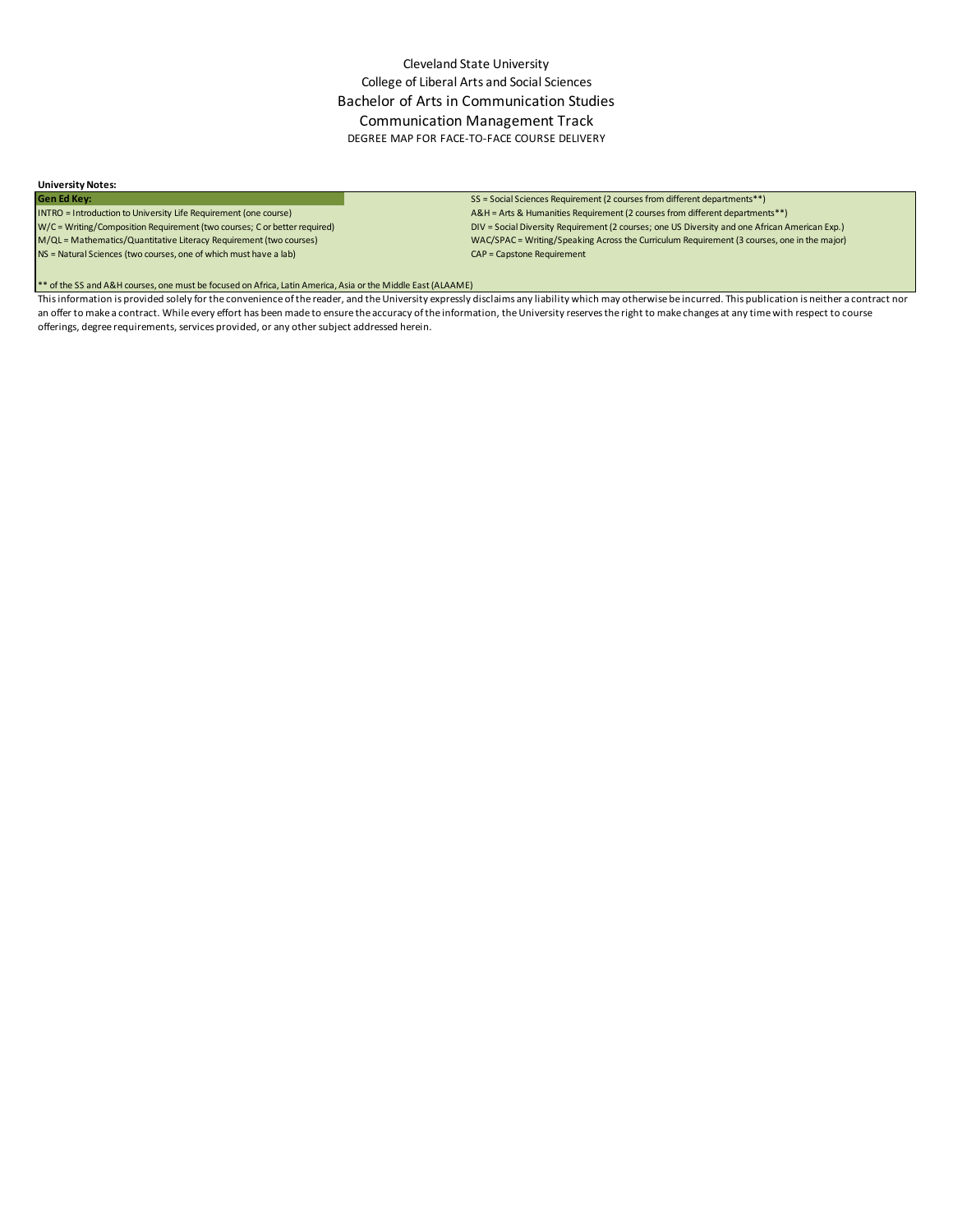## Cleveland State University College of Liberal Arts and Social Sciences Bachelor of Arts in Communication Studies Communication Management Track

DEGREE MAP FOR ONLINE COURSE DELIVERY

| <b>First Year</b>                       |                |              |           |                                |                |              |               |
|-----------------------------------------|----------------|--------------|-----------|--------------------------------|----------------|--------------|---------------|
| <b>Fall Semester</b>                    | <b>Credits</b> | <b>Major</b> | Gen Ed    | <b>Spring Semester</b>         | <b>Credits</b> | <b>Major</b> | <b>Gen Ed</b> |
| <b>ENG 101</b>                          |                |              | W/C       | ENG 102                        |                |              | W/C           |
| <b>MATH 116</b>                         |                |              | M/QL      | <b>MATH 117</b>                |                |              | M/QL          |
| ACS 101 Introduction to University Life |                |              | Intro     | Natural Science Elective       |                |              | <b>NS</b>     |
| COM 101 Principles of Communication**   |                | $\mathbf{A}$ | <b>SS</b> | Natural Science Lab            |                |              | <b>NS LAB</b> |
| Arts & Humanities**                     |                |              | A & H     | Arts and Humanities (ALAAME)** |                |              | A & H         |
| <b>General Elective*</b>                |                |              |           | <b>COM MGMT Theory</b>         |                | $\Lambda$    |               |
| Semester Total                          | 16             |              |           | Semester Total                 | 16             |              |               |

| <b>Second Year</b>              |                |                           |            |                                |                |                        |              |
|---------------------------------|----------------|---------------------------|------------|--------------------------------|----------------|------------------------|--------------|
| <b>Fall Semester</b>            | <b>Credits</b> | <b>Maior</b>              | Gen Ed     | <b>Spring Semester</b>         | <b>Credits</b> | <b>Major</b>           | l Gen Ed l   |
| Social Diversity Elective (AA)  |                |                           | DIV-AA     | Social Science (not COM)**     |                |                        | SS           |
| Natural Science Elective        |                |                           | <b>NS</b>  | Social Diversity Elective (US) |                |                        | DIV-US       |
| <b>ICOM MGMT Skill--COM 240</b> |                | $\checkmark$<br>$\lambda$ | <b>WAC</b> | COM MGMT Theory Course 300-400 |                | $\checkmark$<br>$\sim$ |              |
| Foreign Language Requirement    | 4              |                           | Class      | Foreign Language Requirement   |                |                        | <b>CLASS</b> |
| COM MGMT Theory 300-400         |                | $\lambda$                 |            | COM MGMT Elective 300-400      |                | $\lambda$              |              |
| Semester Total                  | 16             |                           |            | Semester Total                 | 16             |                        |              |

| <b>Third Year</b>             |                |                   |                |                                          |                |  |  |
|-------------------------------|----------------|-------------------|----------------|------------------------------------------|----------------|--|--|
| <b>Fall Semester</b>          | <b>Credits</b> |                   | Major   Gen Ed | <b>Spring Semester</b><br><b>Credits</b> | Major   Gen Ed |  |  |
| <b>General Elective</b>       |                |                   |                | COM MGMT Elective 300-400<br>∧           |                |  |  |
| COM MGMT Theory 300-400       |                | $\lambda$         |                | COM MGMT Theory 300-400<br>X             |                |  |  |
| COM 303 Communication Inquiry |                | $\checkmark$<br>v |                | COM MGMT Skill 300-400 COM 341<br>∧      |                |  |  |
| General Elective*             |                |                   |                | General Elective* WAC                    | <b>WAC</b>     |  |  |
| General Elective* 300-400     |                |                   |                | lGeneral Elective*                       |                |  |  |
|                               |                |                   |                |                                          |                |  |  |
| Semester Total                | 15             |                   |                | Semester Total<br>15                     |                |  |  |

| <b>Fourth Year</b>                           |                |                                   |            |                                                                    |  |  |  |
|----------------------------------------------|----------------|-----------------------------------|------------|--------------------------------------------------------------------|--|--|--|
| <b>Fall Semester</b>                         | <b>Credits</b> | <b>Major</b>                      | Gen Ed     | <b>Spring Semester</b><br><b>Major</b><br><b>Credits</b><br>Gen Ed |  |  |  |
| COM MGMT capstone COM 448 or 449             | З              | x                                 | CAP        | COM MGMT Elective or Internship 300-400<br>$\checkmark$<br>Λ.      |  |  |  |
| General Elective*                            | $\overline{3}$ |                                   |            | General Elective*<br>3                                             |  |  |  |
| <b>General Elective* WAC</b>                 |                |                                   | <b>WAC</b> | General Elective* 300-400<br>3                                     |  |  |  |
| General Elective* 300-400                    | 3              |                                   |            | General Elective* 300-400<br>3                                     |  |  |  |
| <b>General Elective*</b>                     |                |                                   |            |                                                                    |  |  |  |
|                                              |                |                                   |            |                                                                    |  |  |  |
| Apply for Spring graduation prior to Sep 9th |                |                                   |            |                                                                    |  |  |  |
| Semester Total                               | 14             |                                   |            | Semester Total<br>12                                               |  |  |  |
| Credit Total:                                | 120            | (minimum 120 required for degree) |            |                                                                    |  |  |  |

*Assumptions: college-level readiness in MTH & ENG; no Foreign Language Deficiency*

#### **College/ Program Notes:**

The plan above is a suggested guide to ensure that all General Education, College, University, and Major requirements are met within 4 years of study. Students may deviate from the suggested placement of Gen Ed courses, although the M/QL and W/C requirements should be completed during the first year of study.

\*General Electives ensure that a student accumulates the minimum credit hour totals needed for graduation. Students must have a **minimum of 120 total credit hours**, of which a **minimum of 42 credit hours** must be upper division (300 or 400-level courses). Depending upon other elective choices made, students may not need as many general electives as indicated above, or may need additional electives.